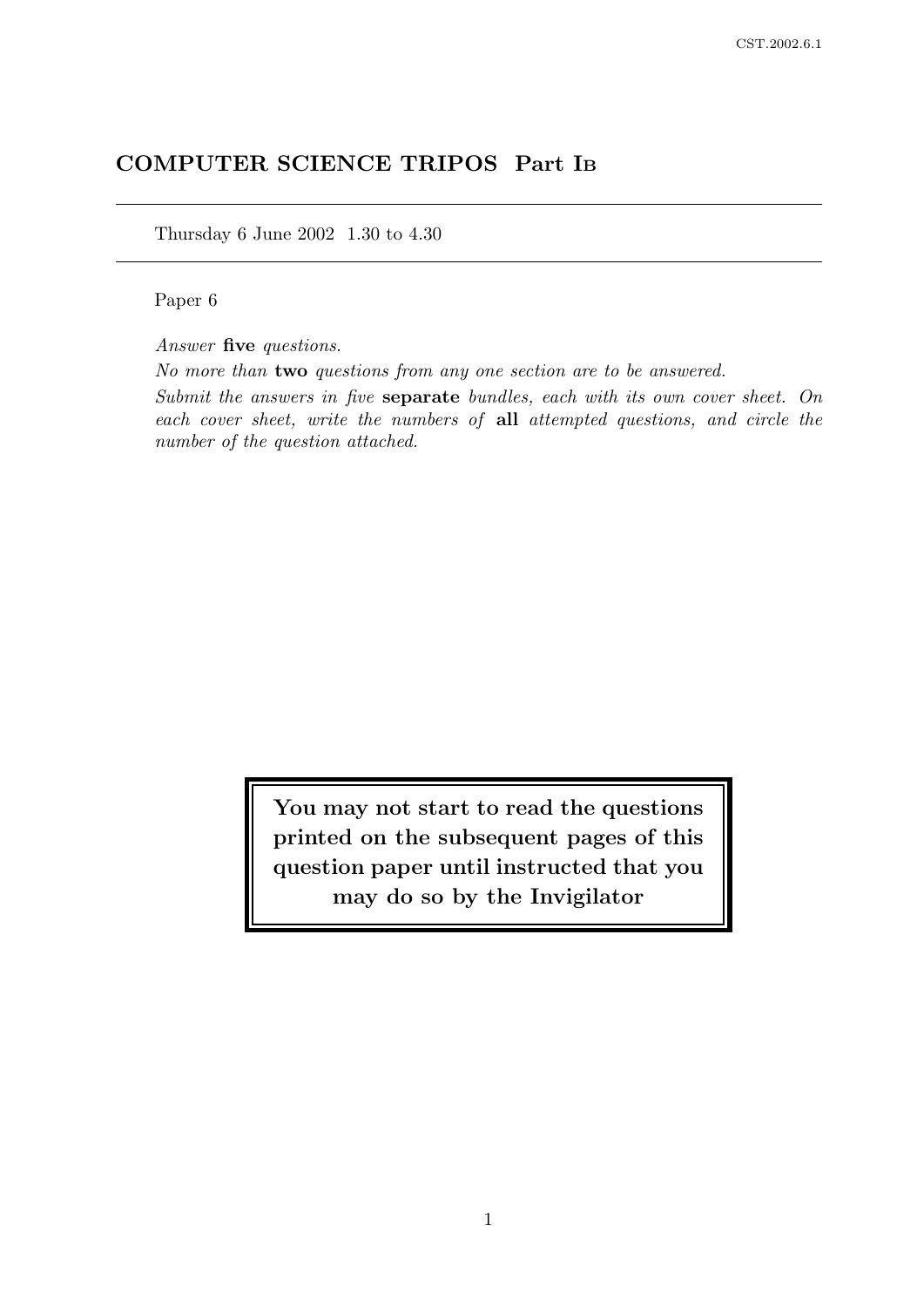### SECTION A

#### 1 Data Structures and Algorithms

Arithmetic encoding compactly represents a string of characters by an enormously precise number in the range  $[0,1)$  represented in binary by a finite sequence of digits following the decimal point. What is remarkable is that this number can be processed efficiently using only fixed point arithmetic on reasonably small integers. As a demonstration, if the original text contained only the characters A, B, C and the end-of-file mark w, such text can be arithmetically encoded using only 3-bit arithmetic. Illustrate how it can be done by decoding the string 101101000010 on the assumption that the character frequencies are such that the decoding tables of size 8 and 6 are, respectively, wAABBCCC and wABBCC. The first few lines of your working could be as follows:

0 0 0 0 1 1 1 1 0 0 1 1 0 0 1 1 0 1 0 1 0 1 0 1 101 101000010  $|-w---A---B---B---B-+(C)++C+++C+$  => C

Your answer should include a brief description of how the decoding algorithm works. [20 marks]

#### 2 Computer Design

- (a) What is *microcode* and how does it differ from assembler?  $[6 \text{ marks}]$
- (b) In assembler, branch instructions are used to change the flow of control. How can flow control be determined in a microcode environment? [4 marks]
- (c) With the aid of a diagram, explain what a feedback path (sometimes called a bypass) is and how it is used to improve the throughput of a pipeline.

[6 marks]

(d) What is a branch delay slot?  $[4 \text{ marks}]$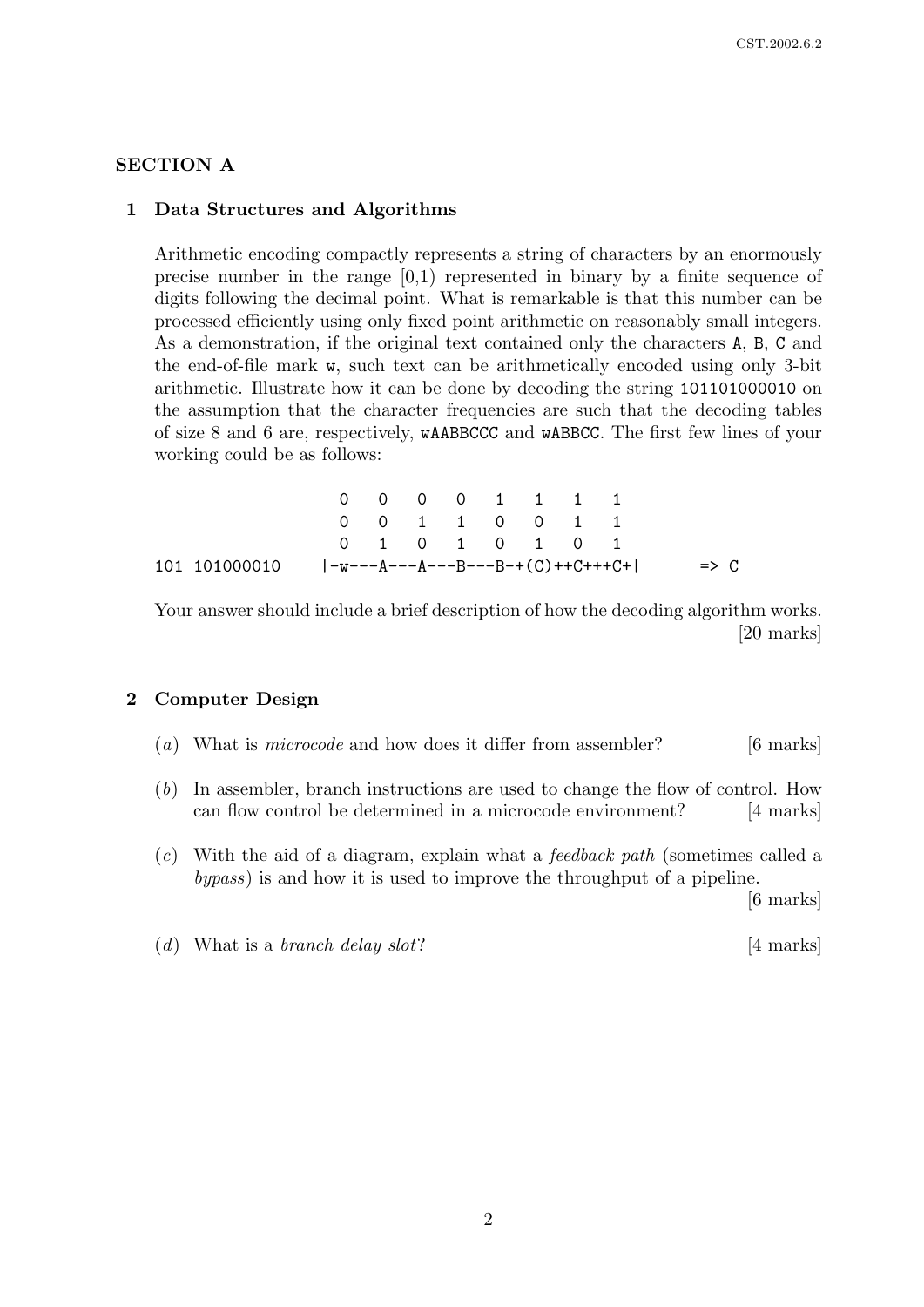# 3 Digital Communication I

Define a resource in a digital communication system as anything whose use by one instance of communication prevents simultaneous use by another. Channel capacity is one example.

(a) Give two more examples of resource in digital communication systems.

[4 marks]

- (b) For the three resources, indicate how the amount of total resource can be increased. [6 marks]
- (c) How are allocations of each of these resources to instances of communication performed? [10 marks]

# 4 Concurrent Systems and Applications

A system is to support abortable transactions that operate on a data structure held only in main memory.

(a) Define and distinguish the properties of isolation and strict isolation.

[2 marks]

- (b) Describe strict two-phase locking (S-2PL) and how it enforces strict isolation. [4 marks]
- $(c)$  What impact would changing from S-2PL to ordinary 2PL have  $(i)$  during a transaction's execution,  $(ii)$  when a transaction attempts to commit and  $(iii)$ when a transaction aborts? [6 marks]
- (d) You discover that the system does not perform as well as intended using S-2PL (measured in terms of the mean number of transactions that commit each second). Suggest why this may be in the following situations and describe an enhancement or alternative mechanism for concurrency control for each:
	- (i) The workload generates frequent contention for locks. The commit rate sometimes drops to (and then remains at) zero. [2 marks]
	- (*ii*) Some transactions update several objects, then perform private computation for a long period of time before making one final update. [2 marks]
	- (*iii*) Contention is extremely rare. [4 marks]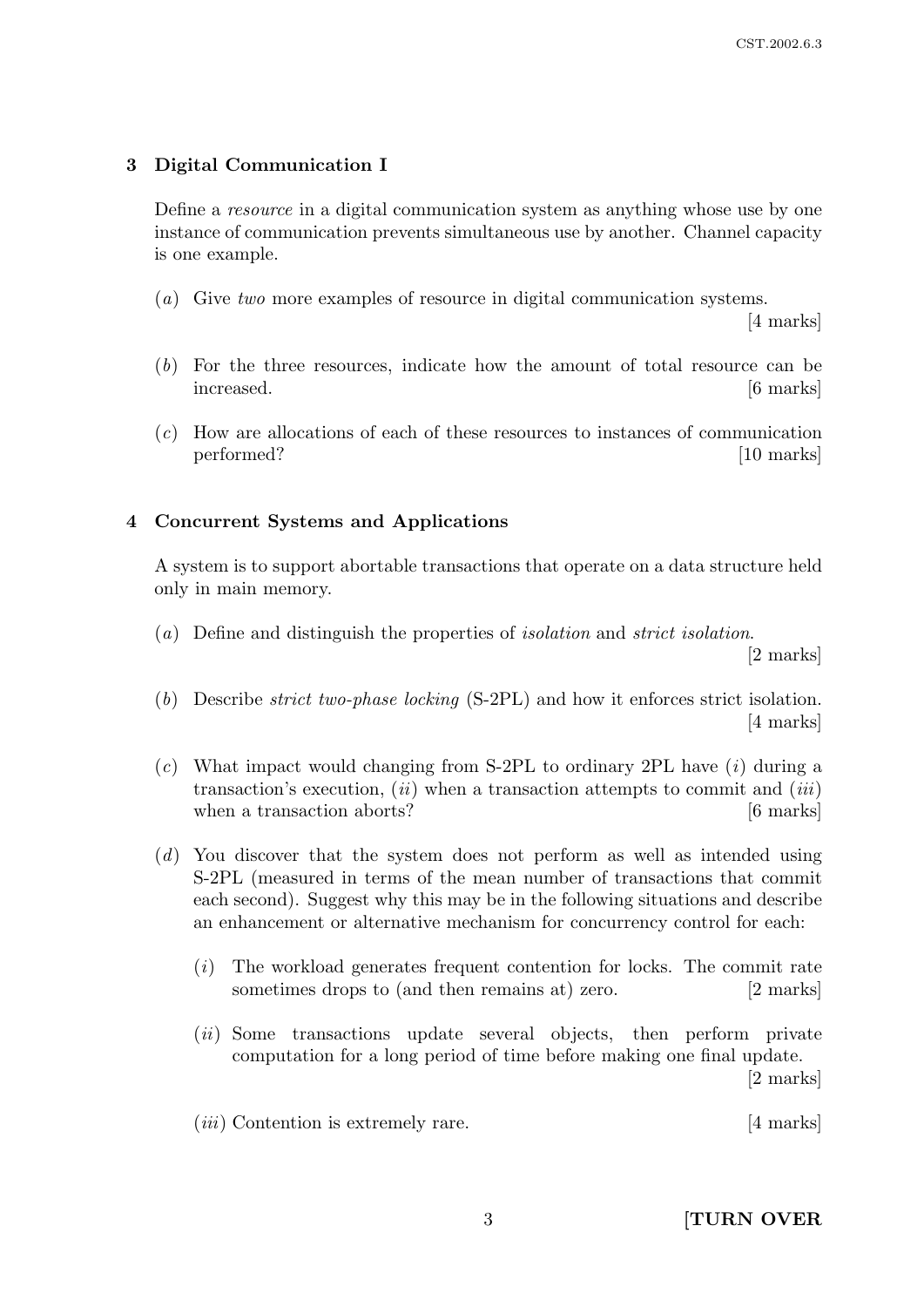# SECTION B

#### 5 Comparative Programming Languages

- (a) Briefly discuss the compromises that must be made when standardising a programming language. [8 marks]
- (b) Discuss the relative merits to (1) the application programmers and (2) compiler writer of the following ways of specifying a programming language.
	- $(i)$  A concise readable user manual for the language in English containing many useful programming examples.
	- $(ii)$  A very long and highly detailed description, in English, of every feature of the language. This manual contains no programming examples.
	- (iii) A concise but rigorous description using a formal grammar to describe the language syntax and making extensive use of mathematical notations taken from set theory,  $\lambda$ -calculus, predicate calculus and logic to describe the semantics of the language.
	- $(iv)$  The source code for a clean and elegant machine-independent interpretive implementation of the language.

[12 marks]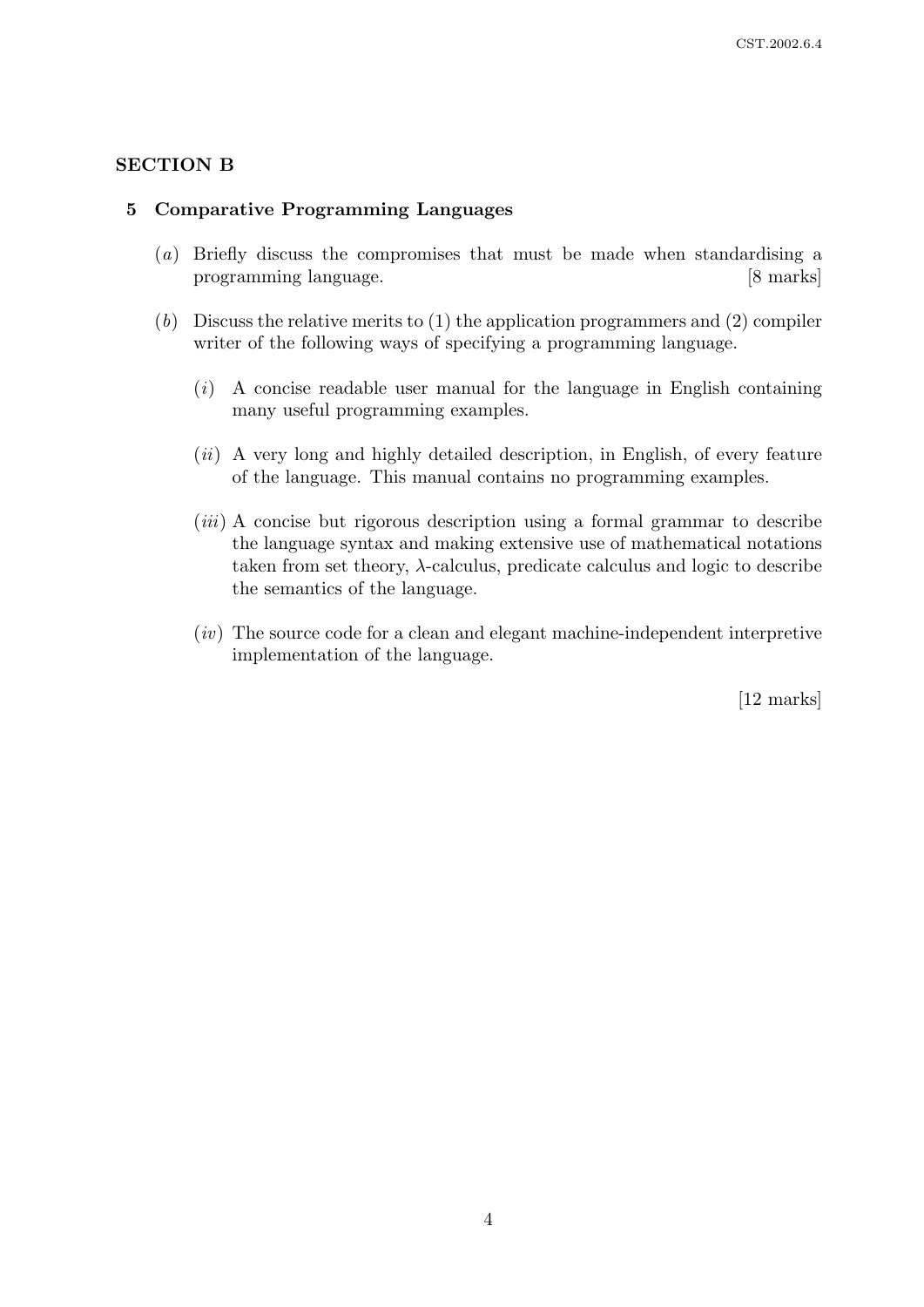## 6 Compiler Construction

Explain a possible implementation technology for Java classes and objects. Your answer should focus on storage layout for objects and on how class variables and methods are accessed—it is not necessary to explain access qualifiers such as public and private. Illustrate your answer with the following program; in particular indicate its eventual output.

```
class test {
public int n;
public static int s = 100;
public void f(int x) { System.out.println("f1 " + (x+n)); }
public static void main(String args[]) {
        test p = new test();
        test2 q = new test2();
        test r = q;
        p.n = 4;q.n = 5;q.m = 6;
        r.n = 7;p.f(p.s);q.f(p.s);r.f(q.s);}
}
class test2 extends test {
public int n, m;
public static int s = 200;
public void f(int x) { System.out.println("f2 " + (x+n+m)); }
}
```
[20 marks]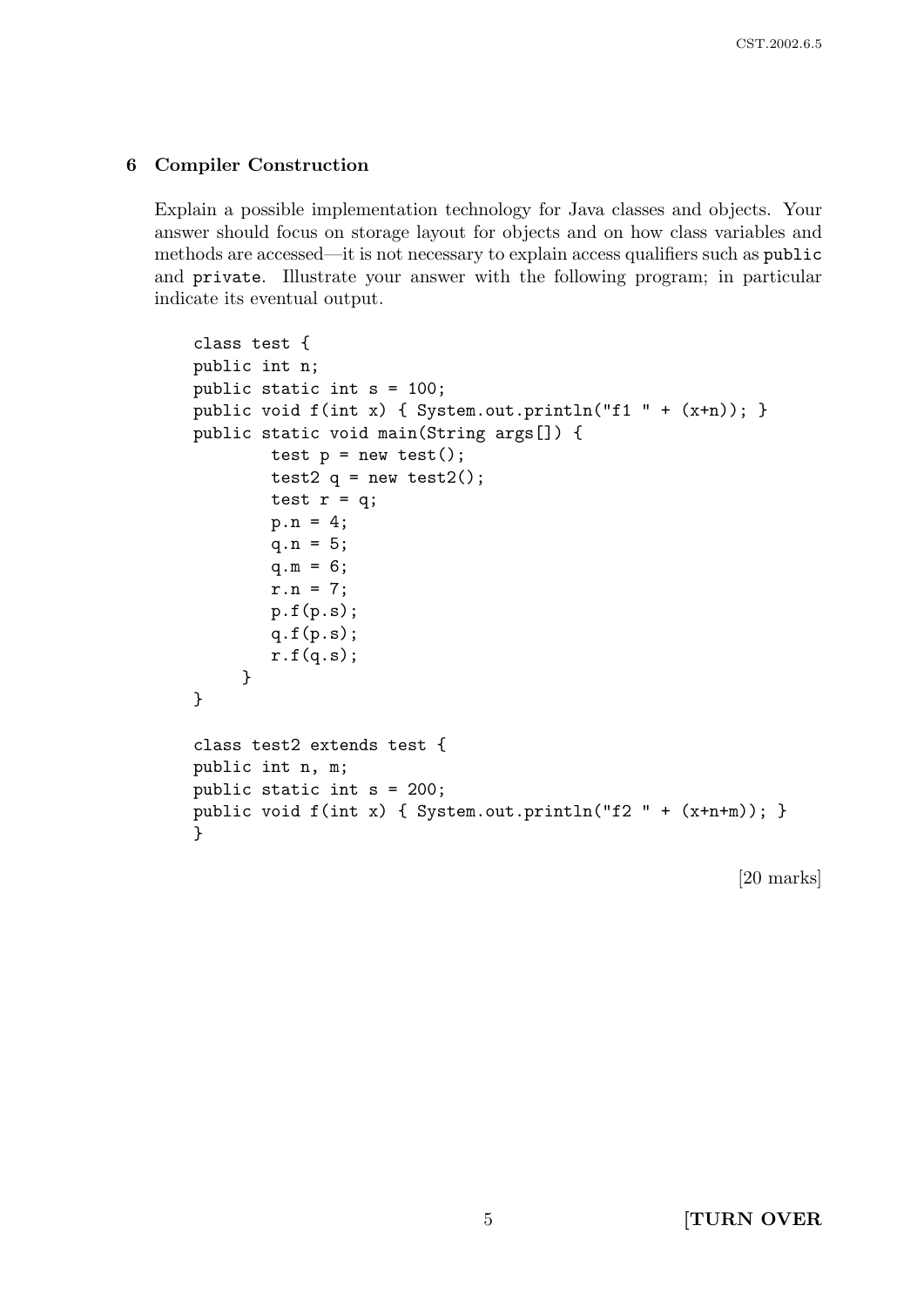#### 7 Prolog for Artificial Intelligence

A simple D-type flip-flop is represented by the Prolog predicate dff whose definition is as follows:

$$
dff(D, 0, Q, Q).
$$
  

$$
dff(D, 1, Q, D).
$$

The first argument is the input to the flip-flop, the second is the clock with 0 representing a falling edge and 1 representing a rising edge. The third and fourth arguments are the previous and next states of the flip-flop. As can be seen the state of the flip-flop changes on a rising edge of the clock.

A clocked circuit consists of three d-type flip-flops with inputs and states  $(D_1, Q_1)$ ,  $(D_2, Q_2)$  and  $(D_3, Q_3)$ . They are wired in such a way that

$$
D_1 = (Q_1 \land Q_2) \lor (\overline{Q_1} \land \overline{Q_2})
$$
  
\n
$$
D_2 = (\overline{Q_1} \land Q_3) \lor (Q_2 \land \overline{Q_3})
$$
  
\n
$$
D_3 = (Q_1 \land Q_3) \lor (\overline{Q_2} \land \overline{Q_3})
$$

(a) Using  $s(0, 1, 0, 0)$  to represent the state of the circuit, define a predicate that will compute the state after the next rising edge of the clock. You may find it helpful to define predicates to represent and, or and not gates.

[14 marks]

(b) Define a predicate testcc(N,  $s(Q1,Q2,Q3)$ , List) that will compute the list of states (List) through which the circuit passes from the given initial state  $s(Q1,Q2,Q3)$  as a result of a sequence of N rising edges of the clock. [6 marks]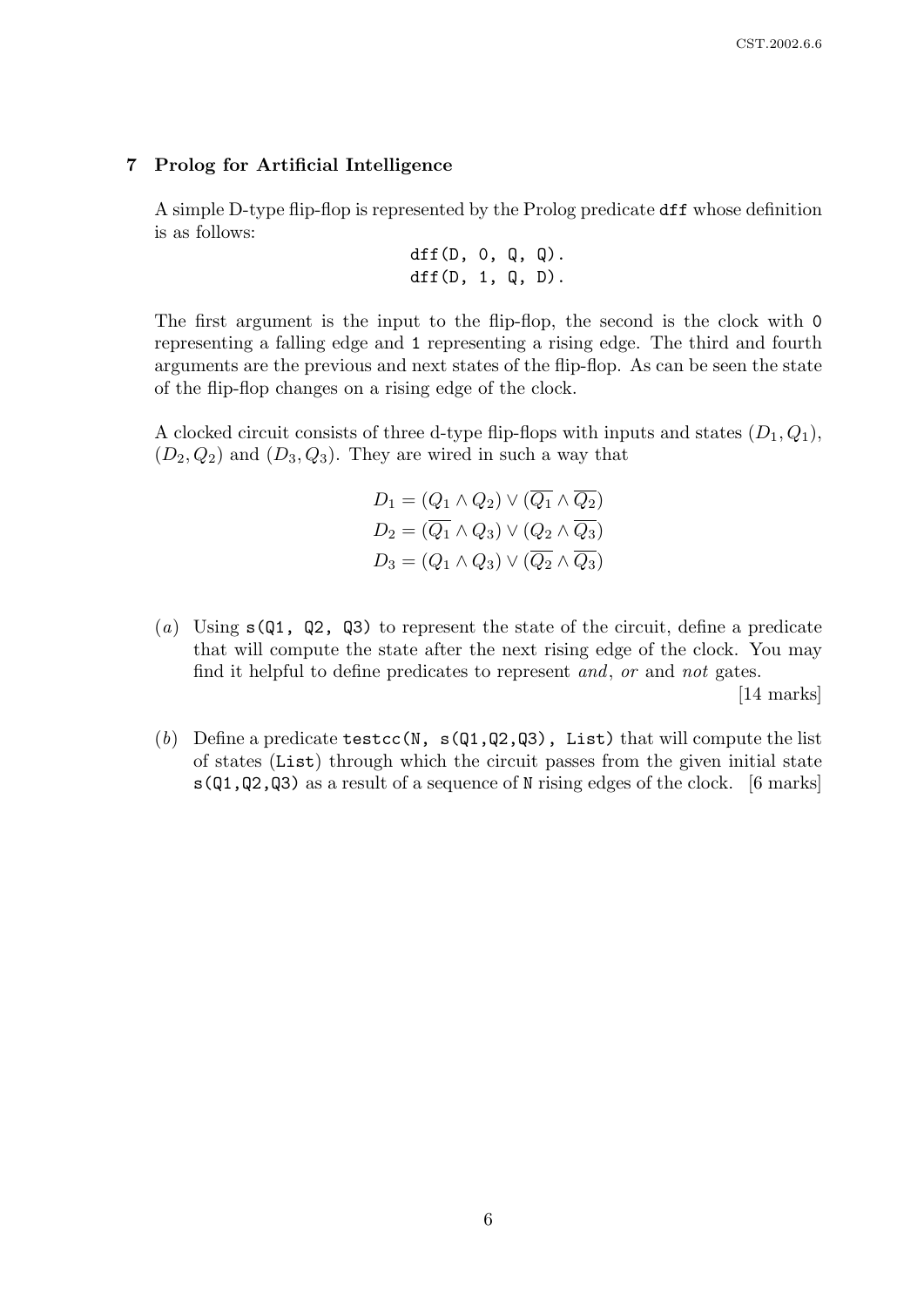# 8 Databases

- (a) Define the operators in the (core) relational algebra.  $[6 \text{ marks}]$
- (b) The core relational algebra is often extended with other operators. For the following operators give a definition and an example of their behaviour:
	- (*i*) the full outer join operator; [3 marks]
	- $(ii)$  the aggregate and grouping operator. [5 marks]
- (c)  $X, Y$  and Z are all relations with a single attribute A. A naïve user wishes to compute the set-theoretic expression  $X \cap (Y \cup Z)$  and writes the following SQL query.

SELECT X.A FROM X,Y,Z WHERE X.A=Y.A OR X.A=Z.A

- $(i)$  Give the relational algebra term that this query would be compiled to. [2 marks]
- (*ii*) Does the SQL query satisfy the user's expectation? Justify your answer. [4 marks]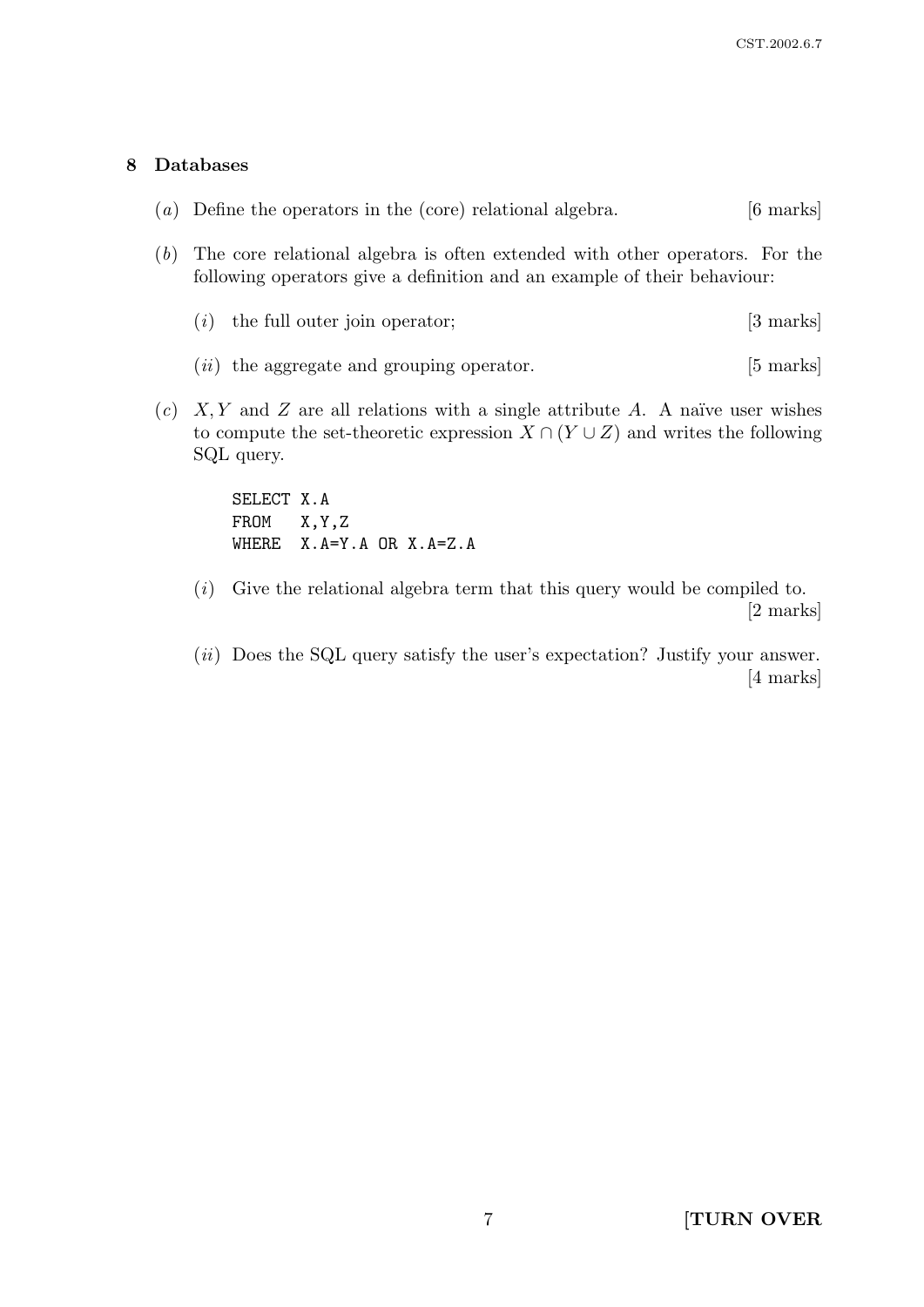### SECTION C

#### 9 Semantics of Programming Languages

A call-by-value evaluation relation for  $\lambda$ -terms that are closed (i.e. ones without free variables) is inductively defined by the axiom

$$
\lambda x. M \Downarrow \lambda x. M
$$

and the rule

(2) 
$$
\frac{M_1 \Downarrow V_1 \quad M_2 \Downarrow V_2 \quad M[V_2/x] \Downarrow V}{(M_1 M_2) \Downarrow V} \text{ if } V_1 = \lambda x. M
$$

where  $V_1, V_2, V$  range over closed  $\lambda$ -abstractions and  $M[V_2/x]$  denotes the result of substituting  $V_2$  for all free occurrences of the variable x in the  $\lambda$ -term M. A call-by-value *applicative simulation* is a binary relation S between closed  $\lambda$ -terms satisfying that whenever  $M_1 \mathcal{S} M_2$  and  $M_1 \Downarrow V_1$ , then for some  $V_2$  it is the case that  $M_2 \Downarrow V_2$  and  $(V_1 V)$  S  $(V_2 V)$  for all V. Write  $M_1 \leq M_2$  to mean that  $M_1 S M_2$ holds for some such  $S$ .

(a) Give a closed  $\lambda$ -term  $\Omega$  with the property that  $\Omega \downarrow V$  holds for no V.

[4 marks]

- (b) Deduce that  $\Omega \leq M$ , for all M. [2 marks]
- (c) Show that  $M \leqslant M$ , for all M. [2 marks]
- (d) Show that  $M[V/x] \leq (\lambda x. M)V$ , for all  $M, V, x$ . [6 marks]
- (e) Is it always the case that  $M[N/x] \leq (\lambda x. M)N$  holds when N is not a λ-abstraction? [Hint: consider the case when  $N = \Omega$  and M is a suitable  $\lambda$ -term not containing x free.] [6 marks]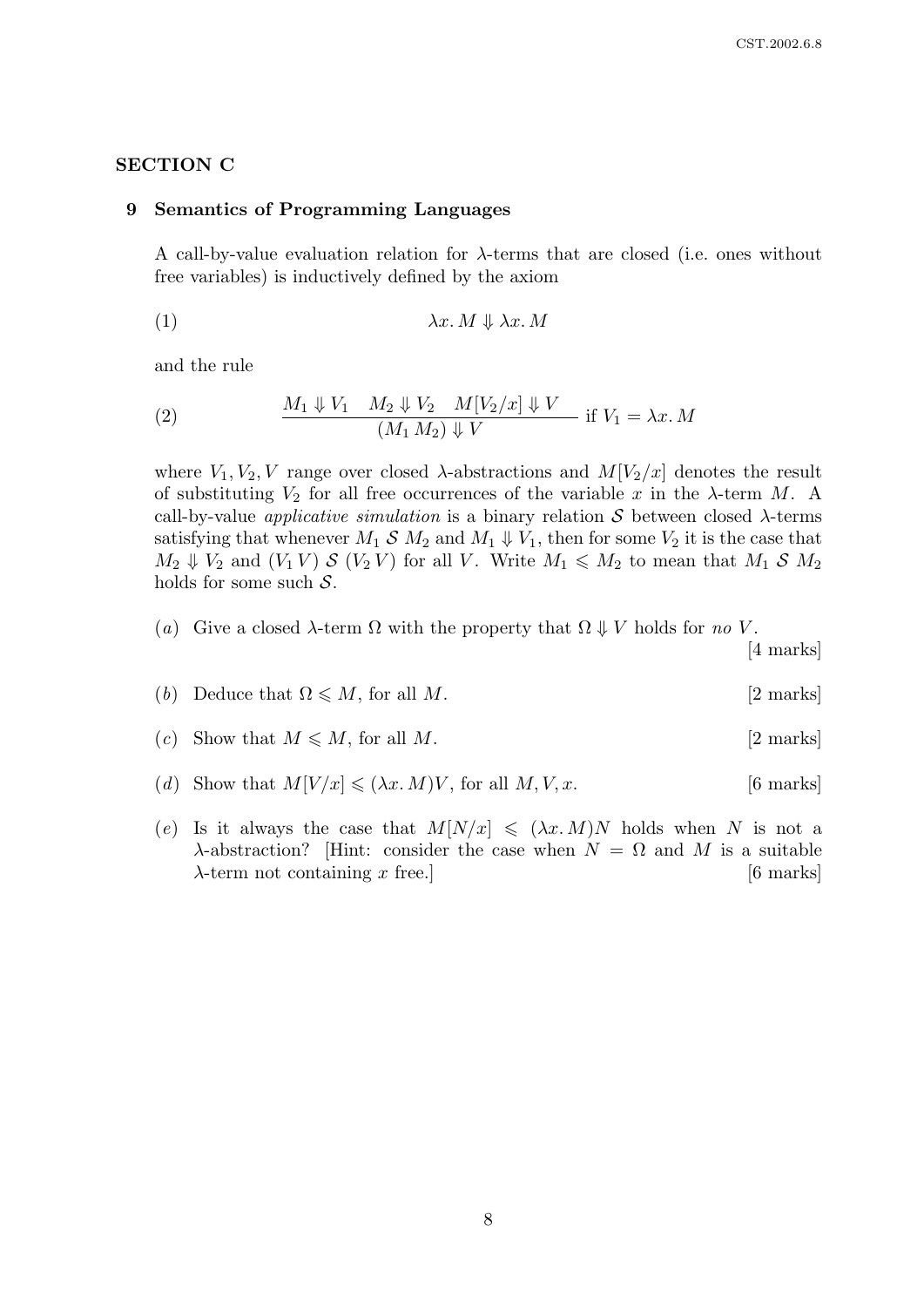#### 10 Foundations of Functional Programming

Show how to use pure lambda terms to represent

- (a) truth values and the ability to make tests on them;
- (b) tuples;
- (c) something like the effect of the ML datatype blist =  $empty \mid node$  of bool\*blist
- $(d)$  a fixed-point operator;
- (e) code to reverse a list of boolean values.

[4 marks each]

#### 11 Logic and Proof

- (a) The formula A is converted to clauses, omitting the initial step of negating the formula. Resolution is attempted, but the empty clause cannot be derived. What can we conclude about  $A$ ? [3 marks]
- (b) The formula A is converted to clauses by the usual procedure, except that Skolemization is performed before negating the formula instead of afterward. Resolution is attempted and the empty clause is derived. What can we conclude about A? [3 marks]
- $(c)$  The formula A is converted to clauses by the usual procedure. The Davis– Putnam method is applied. In some of the case splits the empty clause is derived, but in others it is not. What can we conclude about  $A$ ? [3 marks]
- (d) For each of the following sequents, present either a formal proof or a falsifying interpretation. The modal logic is S4.

$$
((\exists x P(x)) \to Q) \to \forall x (P(x) \to Q)
$$

$$
\Diamond \Box A \to \Diamond \Box \Diamond \Box A
$$

 $[5 + 6$  marks

9 **[TURN OVER**